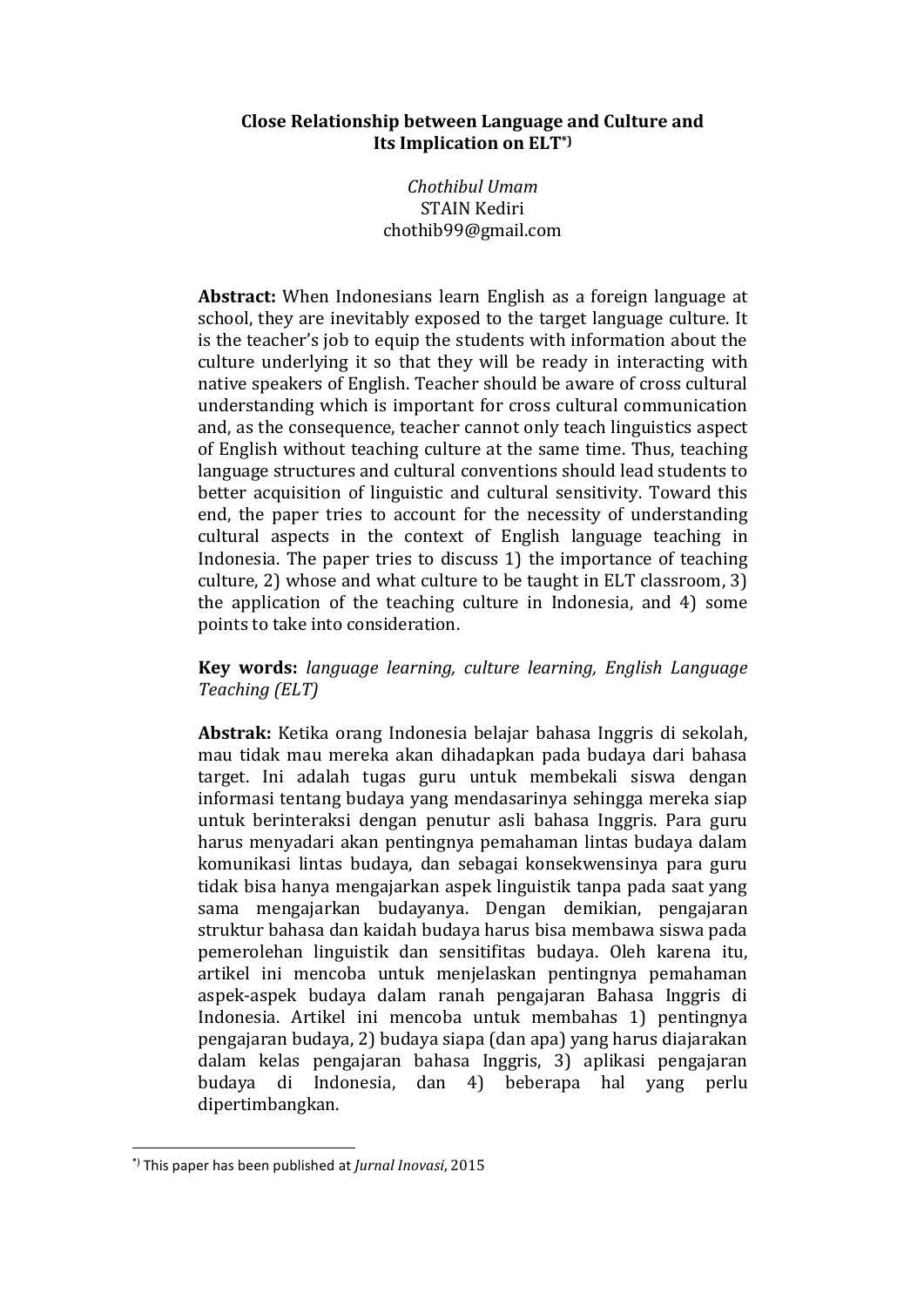# **Kata Kunci:** pembelajaran bahasa, pembelajaran budaya, *pengajaran bahasa Inggris*

### **Introduction: Language and Culture**

Fluency in the target language might be one of the most important goals of language learners. However, fluency does not guarantee perfect communication between the language learner and the native speaker of the language since there is another factor which influences communication; that is culture. However, the word 'culture' itself is perhaps one of the most complex terms to define in the English language. Thus although language studies specialists are constantly searching for what 'culture' means in language teaching, the complicated nature of the term makes it difficult to create a clear-cut definition of it. Referring to some literature, the word 'culture' has some definitions by different experts. Hiebert (1983), for example, said that culture is all learned behavior which is socially acquired, that is, the material and non material traits which are passed on from one generation to another. Korzenny (1991:56) defined culture as a social product and it is the result of human originating interaction. Others stated that culture is social cement of all human relationships (Scarcella and Oxford, 1992:183). Meanwhile, Richards and Schmidt (2002:138) defined culture as the set of practices, codes and values that mark a particular nation or group.

These definitions indicate that human beings are attached to the culture because culture itself is a part of human life and people have to learn the culture, that is, the patterns of behavior, ideas, and beliefs in the society. The culture where we live in influences and shapes our feelings, attitudes, and responses to the things we experience as well as our interaction with others. It also teaches us how to behave and how to be appropriate in communicating with others. Communication practices and behaviors of people from different societies are different because each society has its own culture (Prayogo, 2004). Further, when Indonesian students learn English as a foreign language at school, they are inevitably exposed to the culture.

The fact that language is part of culture requires us not to put aside the cultural knowledge when we teach or learn a language. There are two views showing the relationship between language and culture. The first is that culture would lead somebody in viewing the world and later on determine his behavior linguistically and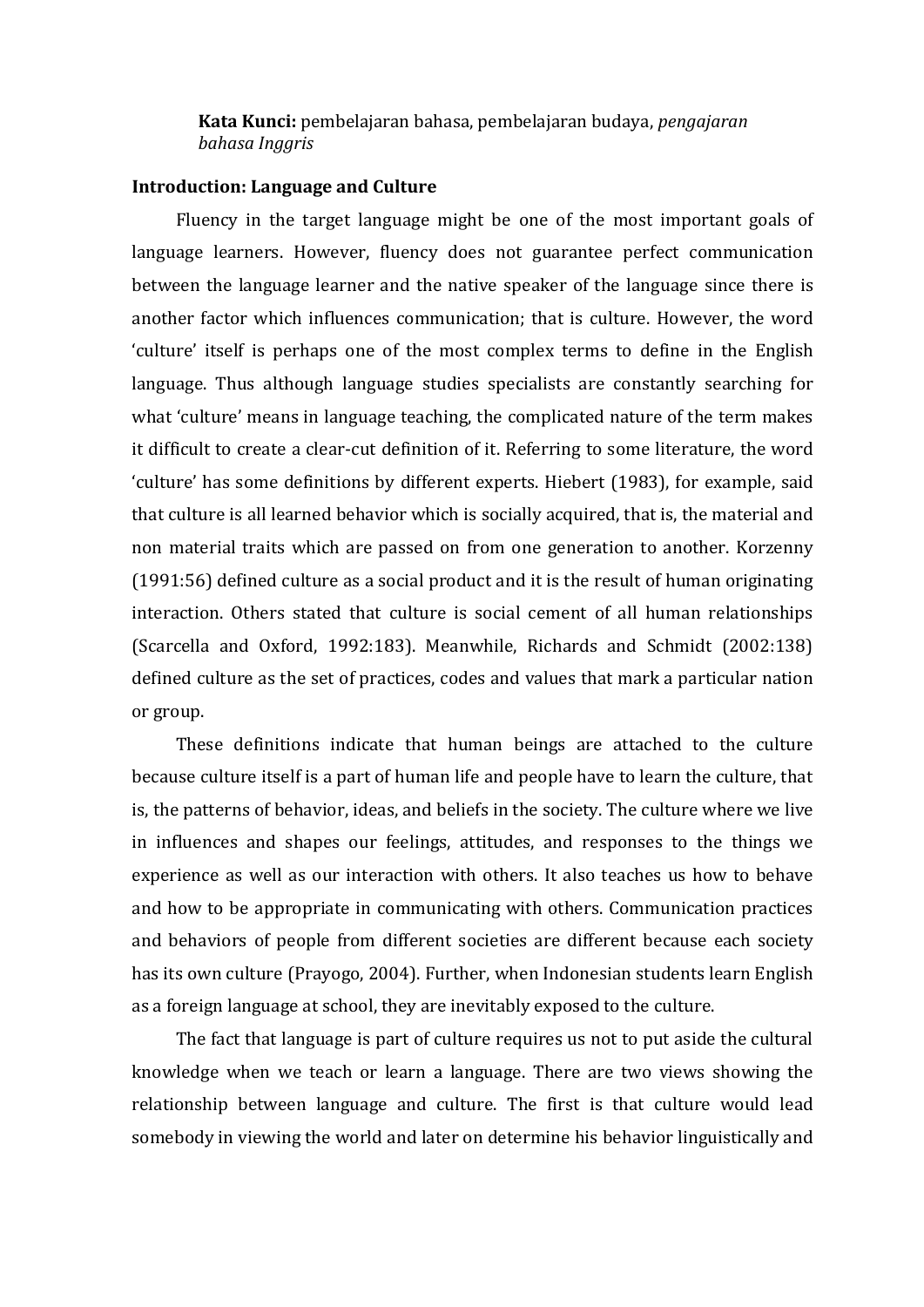non-linguistically. As culture determines our behavior linguistically, then language functions to "express, embody, and symbolize cultural reality". This means that language is used a means to express people attitudes, beliefs and points of view, to create experience, and to identify the members of the society. The second opinion is expressed by Sapir and Whorf in their hypothesis that makes the claim that language influences culture (one's thinking, manner, and behavior). Although the two opinions emphasize on two different things, they both show that language and culture are two inseparable entities, indicating that language cannot be separated from culture or viceversa.

#### **How necessary is culture in ELT?**

There might be some fundamental reasons as the answer of this question. The followings are the benefits of studying culture in English language teaching and learning. First, studying culture does not olny increase learners' curiosity about and interest in target countries but also their motivation (Genc and Bada, 2005). Culture classes have a great role in boosting students' motivation because learners usually like culturally-based activities. When the teachers introduce the culture of the target language they are teahing, for instance, learners' interest in those classes improves a lot and the culture-based classes become learners' prefernce than traditional ones.

Second, culture has linguistic and pedagogical influences in language teaching (McKay, 2003). From linguistic side, culture has some bearing on the semantic, pragmatic, and discourse levels. It has effects on the choice of the language materials pedagogically because cultural content of the language materials and the cultural basis of the teaching methodology are to be taken into consideration while deciding upon the language materials. For example, while some textbooks provide examples from the target culture, some others use source culture materials (Genc and Bada, 2005).

Third, culture and language are inseparable in that a language is a part of culture and a culture is a part of a language. Both of them are very close connected so that one cannot separate the two without losing the significance of either language or culture (Brown, 1994:164). This idea is further elucidated by Buttjes (1990, as cited by Purba, 2011) contended that (1) language acquisition does not follow a universal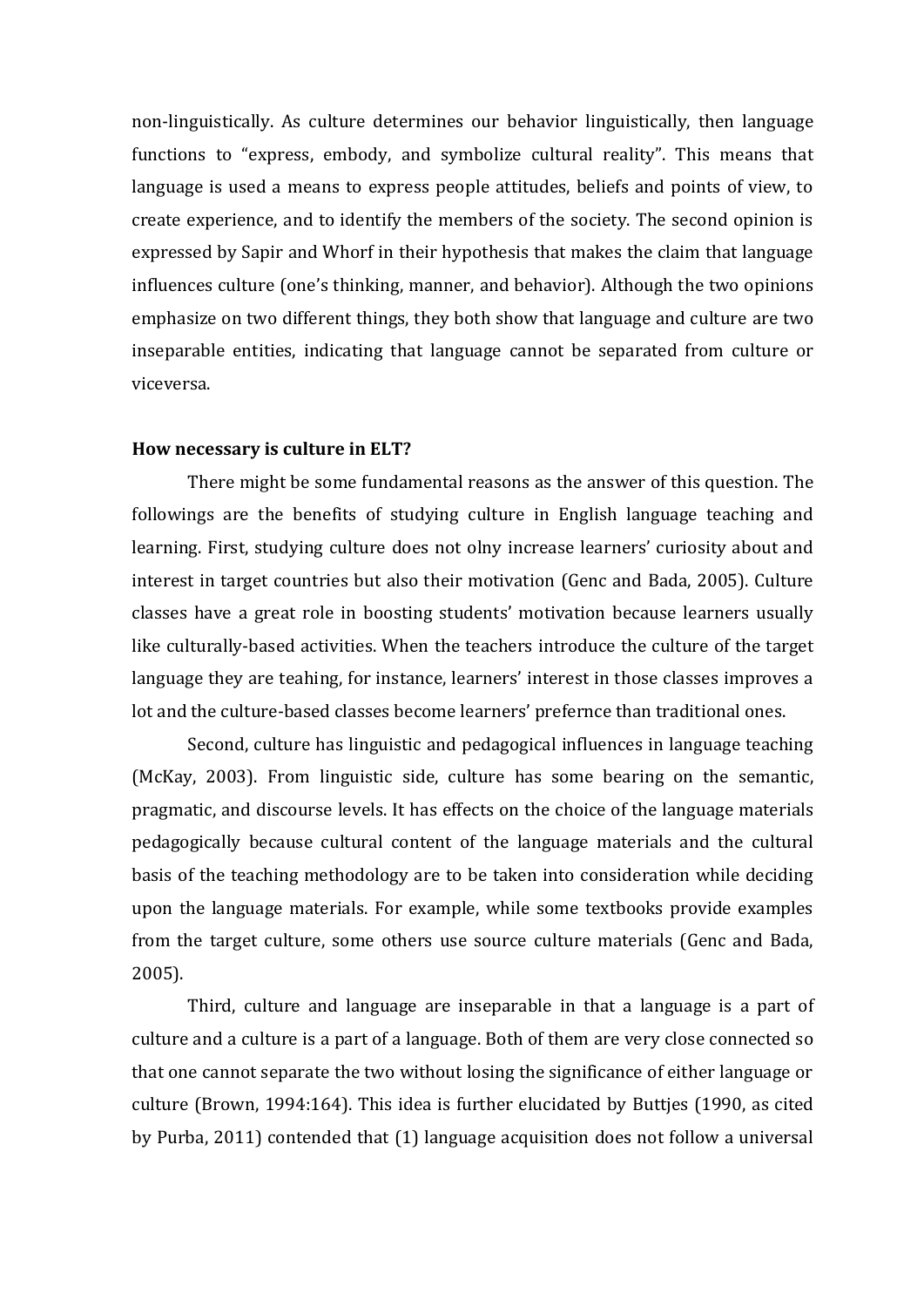sequence, but differs across cultures; (2) the process of becoming a competent member of society is realized through exchanges of language in particular social situations; (3) every society orchestrates the ways in which children participate in particular situations, and this, in turn, affects the form, the function, and the content of children's utterances; (4) caregivers' primary concern is not with grammatical input, but with the transmission of sociocultural knowledge; and (5) the native learner, in addition to language, acquires also the paralinguistic patterns and the kinesics of his or her culture. As the consequence of the fact, the teachers should also teach its culture when they teach a foreign language. Tomalin and Stempleski (2003:105) argue that 'communication, language, and culture cannot be separated'. They further assert that in order to communicate successfully, we have to be fluent culturally and linguistically. The most obvious example is when we learn the vocabulary of a foreign language, there are quite a number of lexical items which could be understood only if we know the cultural background of the foreign language. If we do not understand the culture, consequently we will not be able to comprehend the text more or less fully. Kadarisman (2005:151-170) provides an interesting example in which without sufficient cultural background, one might not be able to comprehend the meaning of '*The Fourth in Salvador*', a short story by O'Henry (1984). In order to get the meaning of the word '*fourth*' which means '*the fourth of July*', the independence day of United States, one should read the story as well as understand the the history and culture of the target coutry.

Johnson (2005) then adds that experienced teachers of adult English as a Second Language (ESL) know that learning about culture is part of learning English. Adult ESL learners themselves understand that language learning consists of more than the ability to understand new linguistic structures. Indeed, the coding and decoding of communicative acts requires an understanding and appreciation of the cultural context in which they occur.

Those are some benefits of teaching culture in English language classroom. To sum up, teaching culture has a humanizing and a motivating effect on the language learner and the learning process. It helps learners observe similarities and differences among various cultural groups. Besides, learners are affected in their language acquisition by their perception of the target culture. If a language learner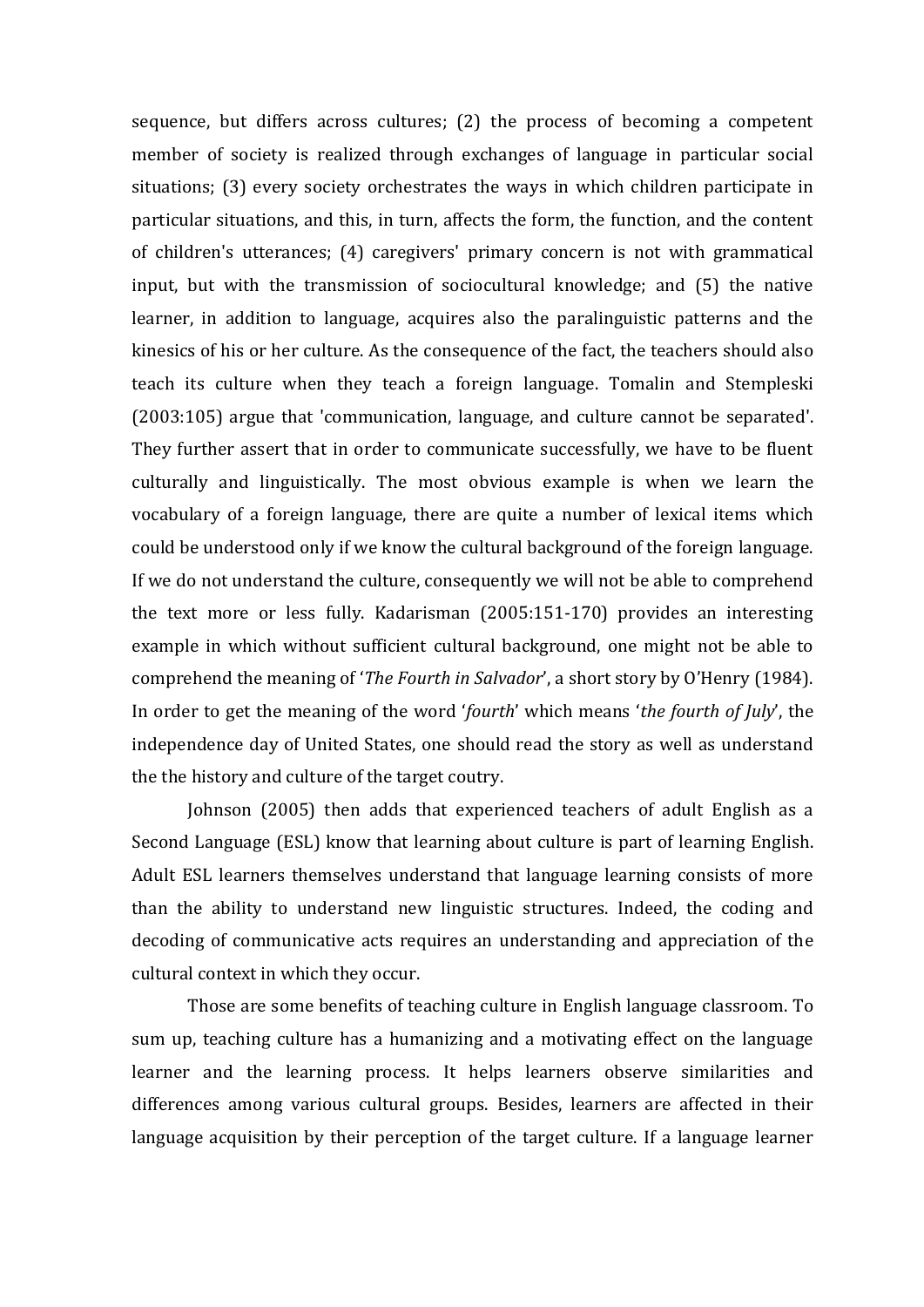perceives the target culture as well as his native culture in positive terms, then proficiency in the L2 is enhanced (Brown, 2000).

However, some experts approach the issue of teaching culture with some kind of reservation. Bada (2000:100) reminds us that awareness of cultural values and societal characteristics does not necessarily invite the learner to conform to such values, since they are there to "refine the self so that it can take a more universal and less egoistic form". Besides, we are reminded of the fact that English language is the most studied language all over the world, whereby the language has gained a lingua franca status (Alptekin, 2002). In his article, Alptekin stated that favoring an intercultural communicative of the world for instrumental reasons such as professional contacts, academic studies, and commercial pursuits, the conventions of the British politeness or American informality proves irrelevant. Another objection is proposed by Schumann (1976) who notes that there are two possible "bad" languagelearning situations in regards to cultural perceptions. If L2 learners perceive the target culture as dominant or if the L2 learners perceive their own culture in competition with the target culture, then acquisition will be hindered.

#### **Whose and What Culture to Be Taught**

In relation to the fact that language is inseparable from culture, the crucial question in teaching English as a foreign language (TEFL) is 'Whose culture should be taught?' Should the teachers teach target culture only or should also incorporate native culture? In this case, there are two different viewpoints among experts. Those who agree with the former are among other Stewart (1982, cited in Alpetekin, 1993) and Valdes (1986). Stewart asserts that teaching formal aspects of a foreign language while referring to the native culture of the learner is virtually useless. Further, Valdes reiterates this view by arguing that the use of native culture in foreign language teaching is devoid of benefit.

This idea suggests that the culture we English teachers need to deal with in a foreign language program should be the one that views culture as an integrated patterns of abstraction derived from observable behavior of a group of people. In other words, the major cultural contents to include in a language classroom should be what Tomalin and Stempleski (1993:6) call with as "culturally influenced beliefs and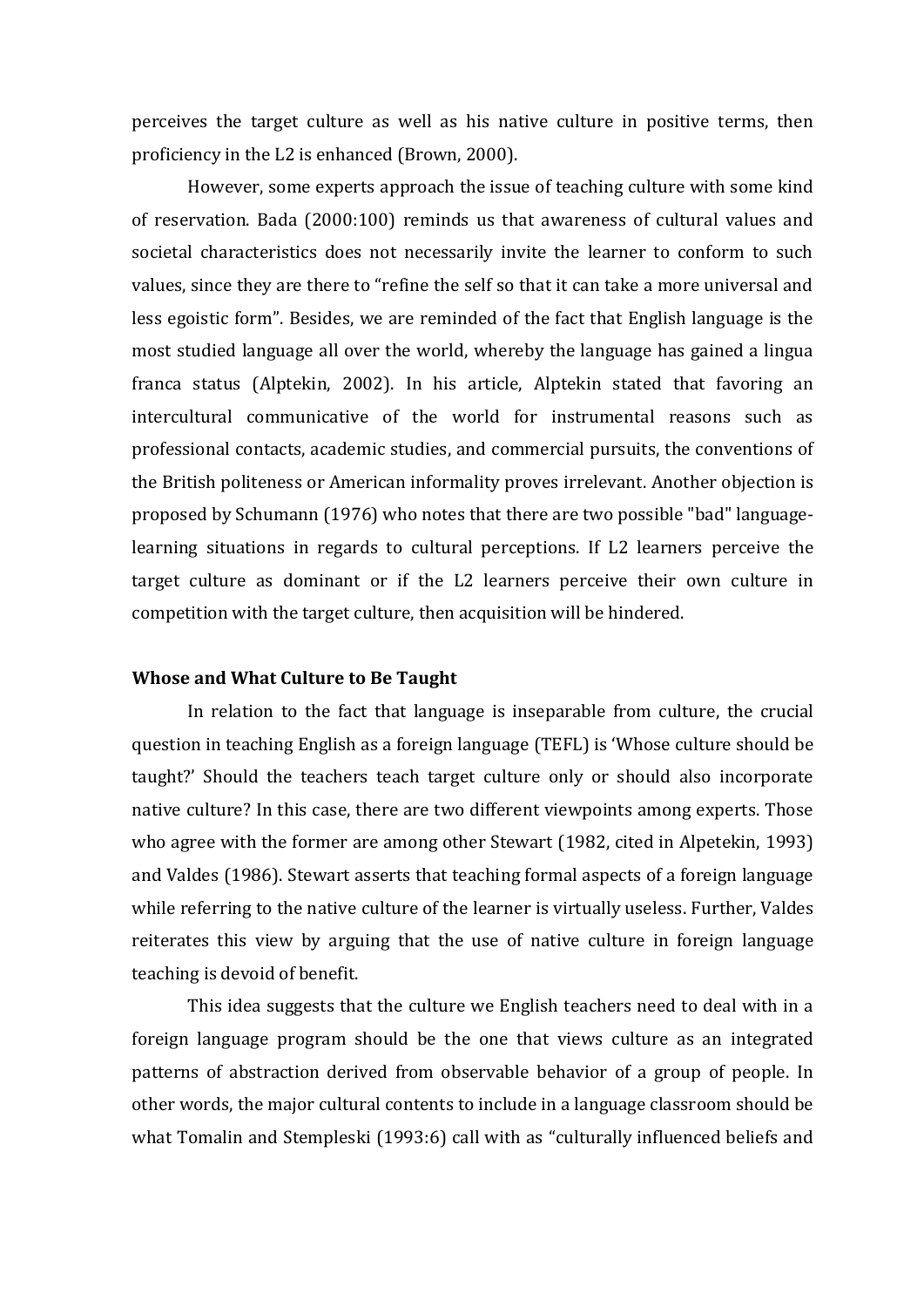perceptions, especially as expressed through language, but also through cultural behaviors that affect acceptability in the host community". Therefore, realistic elements of culture we should include, as Purba (2011) suggested, are notions like when and what people eat; how they make a living; the attitudes they express towards friends and members of their families; which expressions they use to show approval or disapproval, educational attitudes, time and space patterns, work values, etc.

Another potential problem, however, may emerge is that now English as lingua franca, as Sadtono (2003) stated, cannot be claimed by people from just one Englishspeaking country with `one homogeneous culture'. 36 nations have claimed English as their first language (Crystal, 1997 cited by Sadtono, 2003). If we know exactly which English speaking country we are planning to visit, then the answer is relatively simple; but most of the learners of English in Indonesia do not know whether they will even ever go overseas in an English speaking country to study or just to make a brief visit. In addition, many of them perhaps would go overseas not to an English speaking country, but they have to use English anyway, for example to go to Holland, Thailand, Singapore, the Philippines or India whose cultures are different from the US, the UK or Australia. Still much larger number of English learners would need English to be used domestically, that is to read textbooks or to work in a company employing foreigners (Sadtono, 2003).

On the other hand, Kramsch (1993) and Prodomou (1992) might be the proponents of the later; teaching target culture should incorporate native culture. Kramsch (1993) claims that learning culture can only be pursued when there is a development in the understanding of one's own culture. Thus although practical advantages do exist in teaching and presenting the target language solely in relation to the target culture, culture teaching must begin with comprehension of one's native cultural behavior, its prejudices and ethnocentric outlook, which can be used as a basis for cross cultural application and analysis. Applying culture teaching through the use of native culture knowledge that teachers are actually more familiar with may be more effective rather than placing overemphasis solely on target language culture. In fact, Prodromou's 1992 study surveying 300 Greek EFL students' preferences on English lessons revealed that students prefer to discuss about various cultures in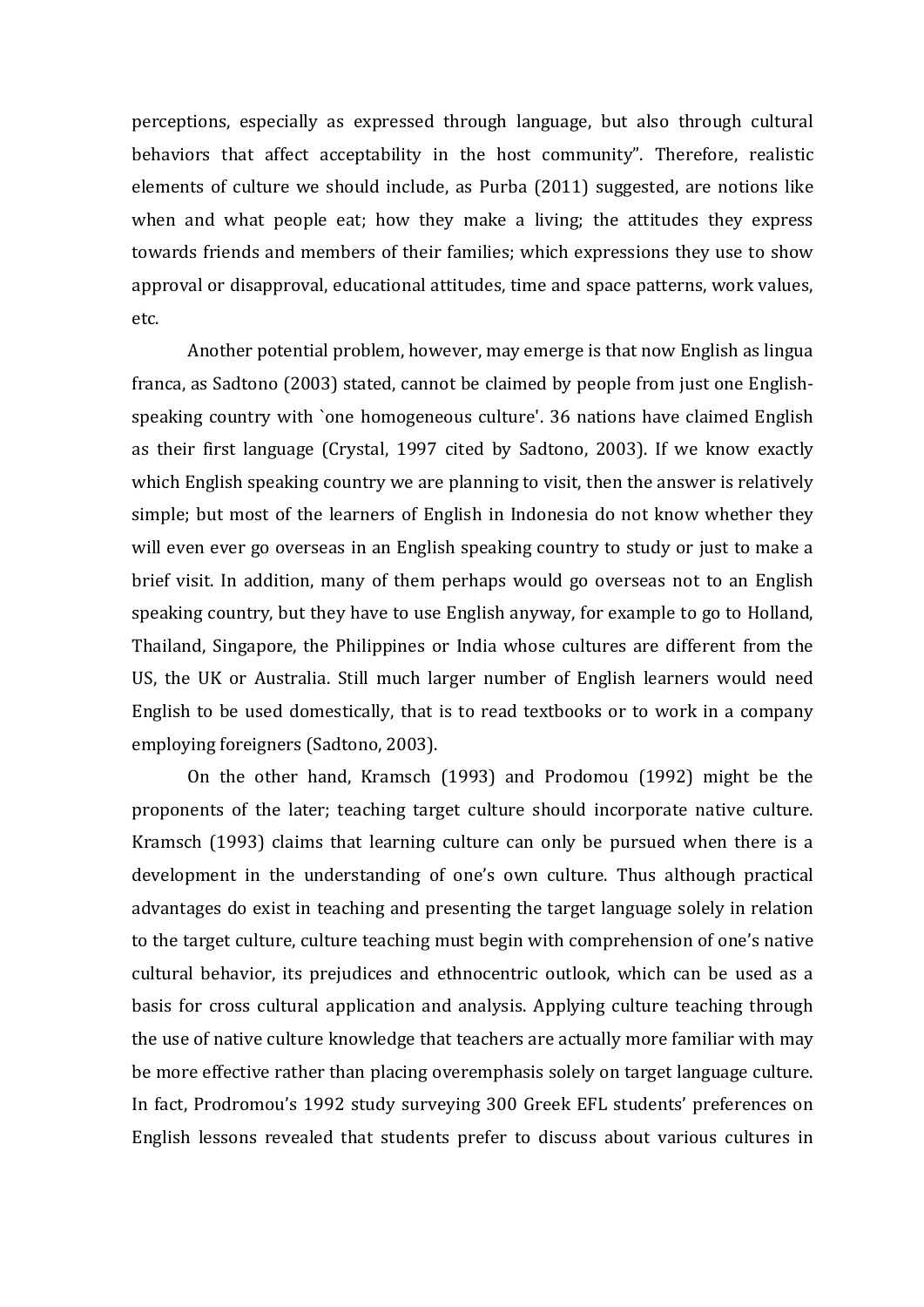general, followed by discussions of their native culture, then followed by the culture of their target language. Moreover, intermediate and advanced students believed that it was more important for their teacher to be familiar with their local culture rather than that of their FL. Prodromou interprets these results as the students' desire to prioritize their cultural identity before acquiring any new cultural knowledge.

### **Application of Teaching Culture in Indonesian ELT Context**

Most of English teachers believe that culture is essential for adult ESL students, but note that it involves a different pedagogical process from teaching language. Success or failure of a particular course often depends on how a teacher uses the media and approaches the cultural elements in the curriculum. Various techniques used in English language teaching methodology can be utilized to teach cultural content. Besides, activities and objectives should be carefully organized and incorporated into lesson plans to enrich and inform the teaching content. Lectures, textbooks, observations, interviews, films and videotapes, discussions, simulation, authentic materials, and literature might be good media to apply culture teaching in Indonesian ELT context.

Lectures can be an efficient means of conveying cultural information or offering new perspectives on what Indonesian learners of English already know. If experts in a particular field, especially anthropology, sociology, cross-cultural communication or other related social sciences, are available, they can be invited to give guest lecture to explain deep culture of English (Naning and Abdullah, 2008). Textbooks on cross-cultural communication can help Indonesian learners of English to increase awareness of English culture, for example, *Beyond Language Intercultural Communication for English as a Second Language and Journeys to Cultural Understanding*, *Intercultural Communication*, and *Cultures in Conversation*. By reading these materials they have access to detailed treatment of issues related to specific intercultural aspects that they need to understand (Naning and Abdullah, 2008).

Indonesian learners of English can also be asked to observe certain events where English speakers and non- native speakers regularly interact. They may take notes on differences and similarities of the ways both groups communicate and report to the class (Naning and Abdullah, 2008). Films, television, and video tapes can also provide vivid illustration of cultural patterns in action. They may pick up certain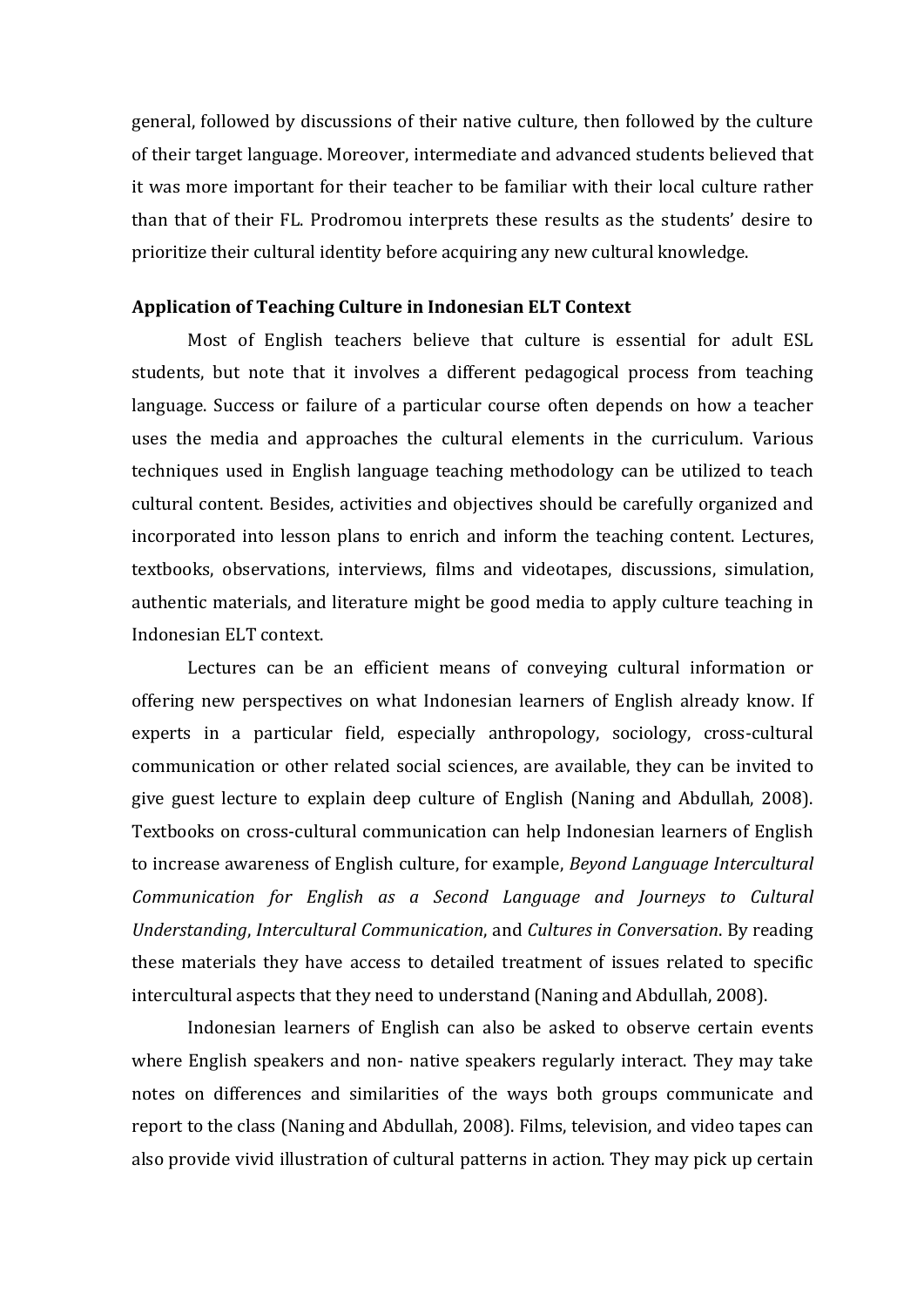rules from these media. In addition, they can be asked to find out what it means to act like members of English culture. It does not mean, however, that they must change their identity or personality. At least, they can see how native speakers feel in a certain situation. This will hopefully increase their intercultural awareness. Purba (2011) states that film and television segments offer students an opportunity to witness behaviors that are not obvious in texts. Film is often one of the more current and comprehensive ways to encapsulate the look, feel, and rhythm of a culture. Film also connects students with language and cultural issues simultaneously, such as depicting conversational timing or turn-taking in conversation.

The learners can be asked as well to discuss some cultural information with their classmates or native speakers, for example, why Americans tend to pay for themselves when they have lunch even though they ask you to go to a restaurant together. The discussion will at first yield different interpretations. When the issue is clarified, they will recognize how their own culture has shaped them and why they do it that way. For a certain period of time, they can be asked to live according to the English cultural rules, for example, how as far as they know Americans have dinner, what kinds of meals they eat, how they set the table, etc. This simulation game can show that the habit which is culturally ingrained affects our behavior. Then they will realize why their British, American or Australian friends act the way they do. They will also understand that their communication actions are influenced by their Indonesian culture. Such awareness tells Indonesian learners of English that when two people (Indonesian and Briton or American or Australian) speaking in the same language (English) they still tend to think in their own cultures. They have to negotiate the same cultural meaning in order to achieve mutual understanding (Naning and Abdullah, 2008).

Using authentic sources from the native speech community, like films, news broadcasts, and television shows, web sites, photographs, magazines, newspapers, restaurant menus, travel brochures, and other printed materials might also help the students to engage in authentic cultural experiences. In this case, of course, the teachers should adapt their use of authentic materials to suit the age and language proficiency level of the students. For example, even beginning language students can watch and listen to video clips taken from a T.V. show in the target language and focus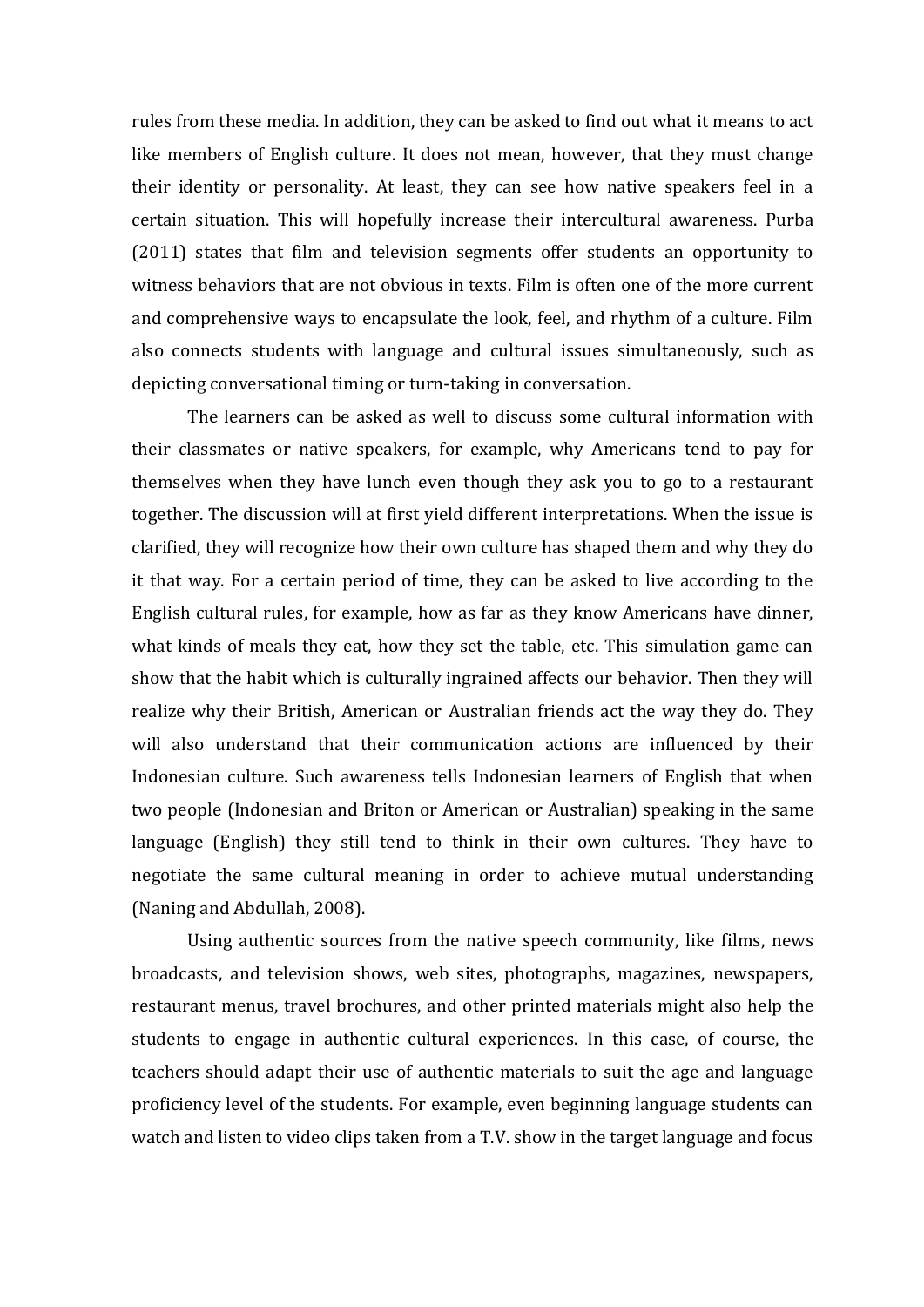on such cultural conventions as greetings. The teacher might supply students with a detailed translation or give them a chart, diagram, or outline to complete while they listen to a dialogue or watch a video (Purba, 2011). After the class has viewed the relevant materials, the teacher can engage the students in discussion of the cultural norms represented in the materials and what these norms might say about the values of the culture. Discussion topics might include nonverbal behaviors (e.g., the physical distance between speakers, gestures, eye contact, societal roles, and how people in different social roles relate to each other). Students might describe the behaviors they observe and discuss which of them are similar to their native culture and which are not and determine strategies for effective communication in the target language (Purba, 2011).

## **Some Points to Take into Consideration**

Learning a language means learning the culture of the people who speak the language because language is part of culture (Petrus, 2008). That is why, it is suggested that Indonesian users of English learn not only the linguistic skills but also sociocultural aspects of English. They need to learn further about academic and social life of English-speaking people, improve their communicative ability, and recognize the importance of cultural knowledge of this society (Naning, 2010). However, although it is a generally accepted that language and culture are inseparable, before actual teaching is conducted, it is vital for teachers and the curriculum designers to devise clear goals for culture instruction. Furthermore, prior to any hasty integration of cultural materials into the classroom, it is necessary to first address the issue of incorporating native culture vs. sole focus on target culture and consider the various advantages/disadvantages involved with both approaches (Kim, 2002). The decision to choose between either approaches is again heavily influenced by the teachers' own beliefs toward culture, thus it is crucial for the teacher to have a clear yet critical understanding of his/her own perceptions towards culture so as to provide students with opportunities for unbiased and 'healthy' culture instruction (Kim, 2002).

Sadtono (2003) adds that that the problems in learning another culture are immense and can be extremely complicated. The ideal teachers who teach culture are actually those who have been exposed to the two cultures for a lengthy period and who are knowledgeable about the target culture, but such teachers are not easily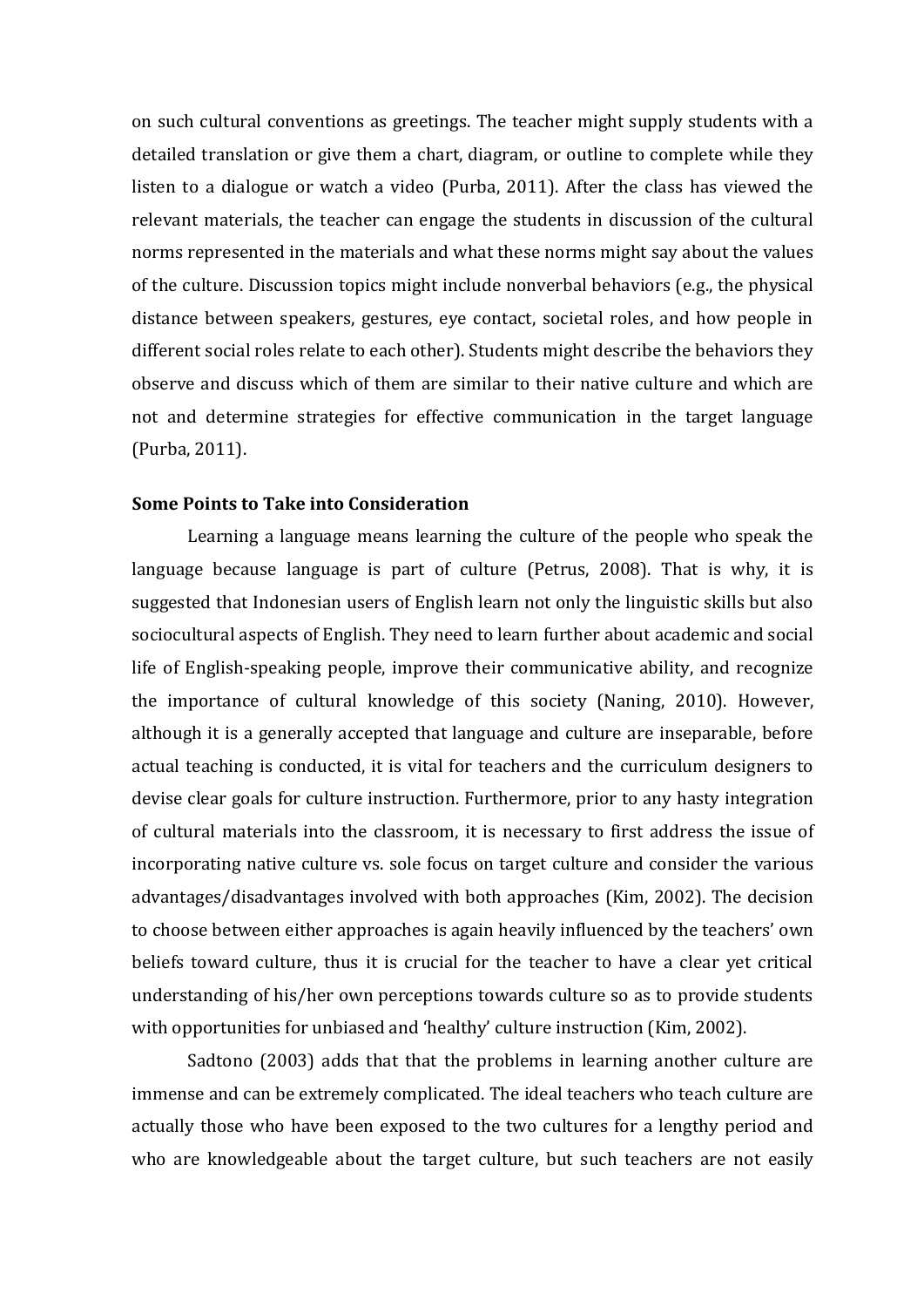found in Indonesia. Teaching culture or Cross Cultural Understanding (CCU) is an burdensome task and not every English teacher can do it well. Sadtono (2003) adds that the ideal CCU teacher should definitely be a super scholar with multiple qualifications and most probably a native speaker of English. If that is the case, a CCU teacher should be a linguist, anthropologist, literary critic, geographer, psychologist, social scientist, etc.

Dunnet, Dubin, Lezberg (as cited in Valdes, 1996:159-160), however, suggested that an ideal EFL (culture) teacher should possess some characteristics. The teacher should have a strong background in comparative analysis and/or comparative cultures and/or training in intercultural communications, have training experience in abroad, be able to select materials which encourage intercultural point of view in the English program, be able to integrate intercultural education with language instruction through carefully designed syllabus, and be able to develop strategies for teaching culture in the English program. Besides, the teacher should ideally be able to examine textbook carefully to determine whether it takes an intercultural point of view, identify the cultural aspects inherent in a textbook, see if the vocabulary items, examples, grammar structures, etc. are placed in some meaningful cultural context, examine if photographs and illustrations in a textbook are culturally related, and examine dialogues for their cultural content.

## **CLOSING REMARK**

It is undeniable that Indonesian educational institution need to intentionally equip EFL learners with intercultural information of English speaking world. When communicating with English speaking people and other non-native speakers of English, Indonesian English users must understand cultural differences they are facing and recognize openly that everyone in the world is culturally different. In addition, Indonesian culture can also be introduced to them with the result that there is mutual appreciation and reciprocal intercultural understanding.

### **Bibliography**

Alptekin, C. (2002). Towards intercultural communicative competence in ELT. *ELT Journal* 56 (1), 57-64.